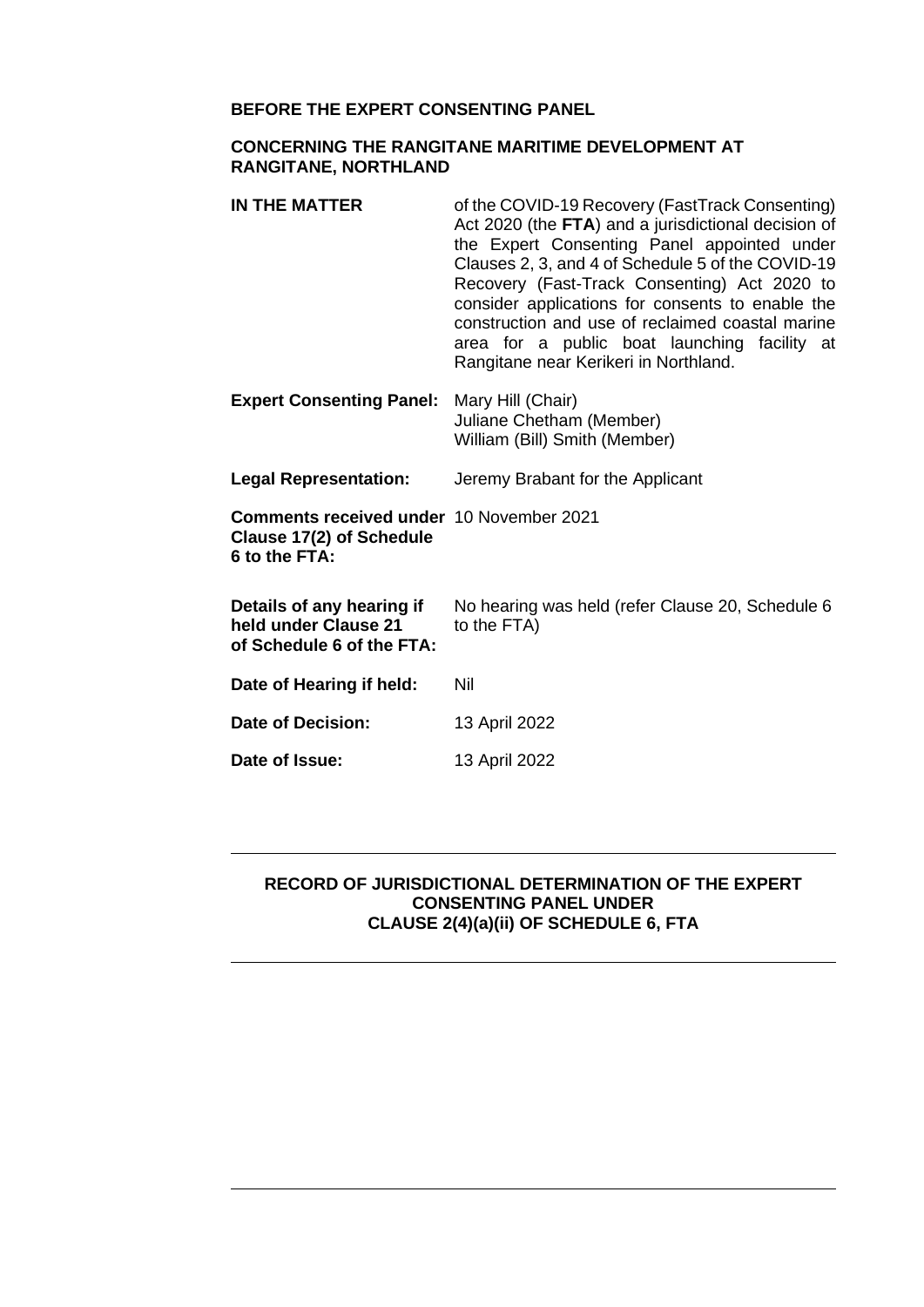#### **PART A – EXECUTIVE SUMMARY**

- 1. This determination (Determination) relates to an application for resource consents by Far North Holdings Limited and Far North District Council (the Applicant) in relation to the Rangitane Maritime Development (the Project) lodged on 21 September 2021 (the Application).
- 2. The Applicant sought a referral from the Minister for the Environment to an expert consenting panel under the COVID-19 Recovery (Fast-track Consenting) Act 2020 (the FTA). The Minister accepted that the purpose of the FTA would be met by the Project<sup>1</sup> and referred it to an expert consenting panel (the Panel) which was appointed to determine the Application on 18 October 2021.
- 3. Section 18 of the FTA sets out criteria for projects that may be referred. A project is not eligible to be referred to an expert consenting panel unless it meets all the criteria set out in s18. Section 18(3) provides that a project *must not include an activity* that is described as a prohibited activity in the Resource Management Act 1991 (RMA) or regulations made under the RMA including a national environmental standard.
- 4. Similarly, clause 2(4)(a) of Schedule 6 to the FTA provides that consent applications must not be lodged with the Environmental Protection Authority (EPA) *nor determined by a panel* if they relate to an activity that is classified as a prohibited activity in regulations made under the RMA including any national environmental standard.
- 5. When the Project was referred to the Panel and lodged with the EPA it was not considered to include an activity that was prohibited. However, since referral to the Panel and prior to the time in which the Panel must determine the Application, a decision of the High Court has caused the activity status of the proposed reclamation earthworks aspects of the Project to be reassessed.
- 6. The Panel has determined that those aspects of the Proposal are prohibited activities under the Resource Management (National Environmental Standards for Freshwater) Regulations 2020 (NES-F), which are regulations under the RMA and therefore that the Panel cannot

<sup>1</sup> COVID-19 Recovery (Fast-track Consenting) Referred Projects Amendment Order (No 10) 2021.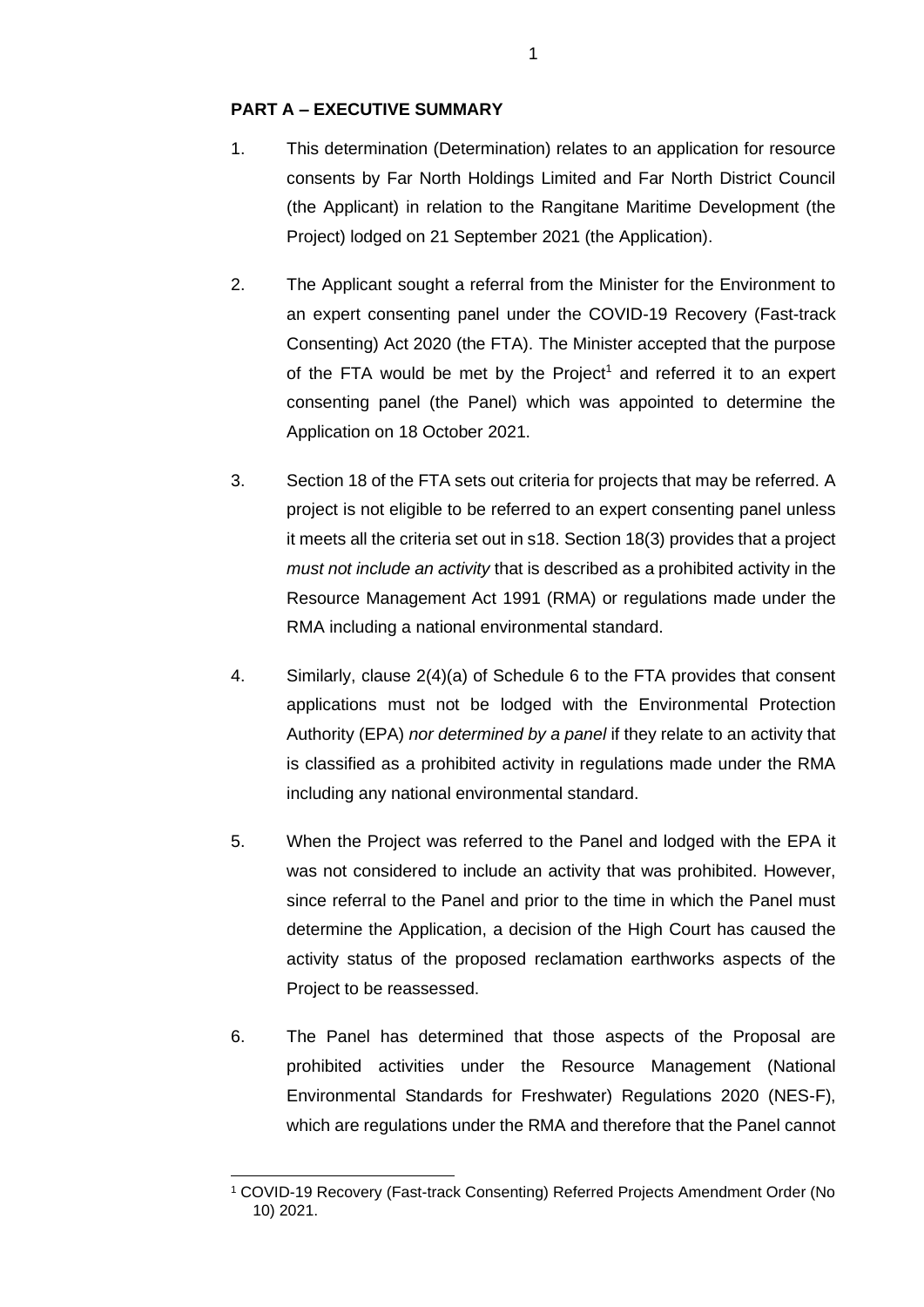reach a final determination on the merits of the Application. This Determination is a jurisdictional one , rather than a determination on the merits of the Application pursuant to clause 37 of Schedule 6 to the FTA. Having made a jurisdictional determination that the Panel cannot go on to consider and finally determine the Application, this determination does not involve an assessment of the Application on the merits.

7. Part B of this Determination sets out the process the Panel has followed. Part C provides the Panel's reasons. Part D contains the findings.

### **PART B – PROCESS**

- 8. This section sets out the process relating to the Panel's determination that the Application includes or relates to a prohibited activity. Prior to this issue arising, the Panel had been following the process prescribed under the FTA for the consideration of applications referred to a panel. This included obtaining comments on the Application from persons entitled to provide comments, undertaking a site visit, and extending the timeframe for making its final determination until 27 April 2022.
- 9. For completeness, it is noted that the Applicant sought and was granted a suspension to the processing timeframes to enable it to engage with and respond to matters raised by Te Rūnanga-ā-iwi Ō Ngāpuhi in its comment on the Application. The processing of the Application was suspended from 12 November 2021 to 15 February 2022.
- 10. When processing of the Application resumed, the Panel issued a Minute<sup>2</sup> noting that, at the time the Application was lodged with the EPA, the effect of an Environment Court declaration<sup>3</sup> meant that the NES-F did not apply to the subject site given it was within the general Coastal Marine Area (CMA) and not within a "*river or connected area*".
- 11. However, during the period when the Application was suspended, the Environment Court Decision was overturned by the High Court and not

 $2$  M-5 Minute of the Rangitane Maritime Development Expert Consenting Panel  $-22$ February 2022.

<sup>3</sup> *Bay of Islands Maritime Park Inc v Northland Regional Council* [2021] NZEnvC 006 dated 10 February 2021 (Environment Court Decision).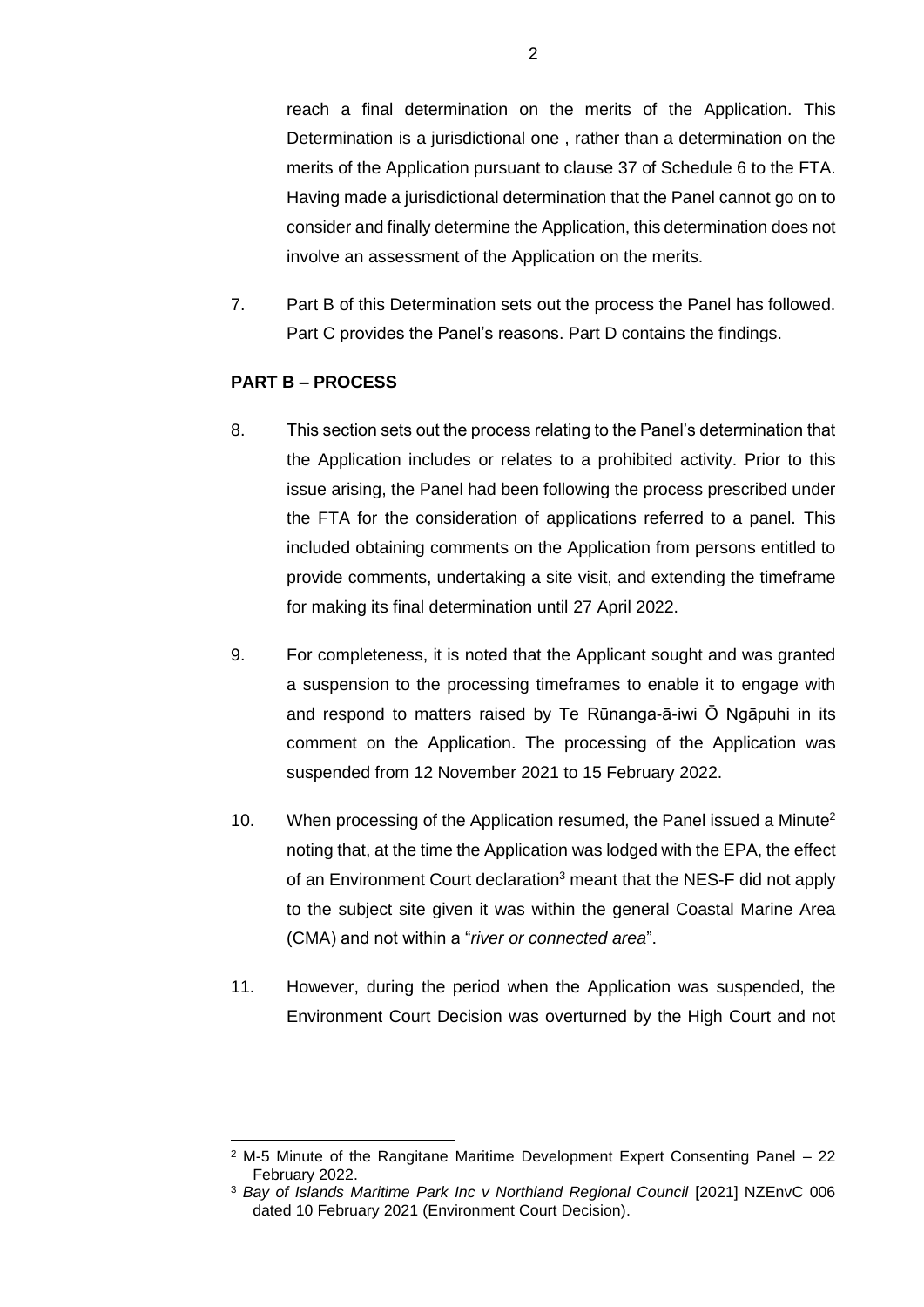appealed further. The High Court found that the NES-F *does* apply to "natural wetlands" within the CMA. 4

- 12. Generally speaking (as will be explained further in Part C of this Determination) the potential relevance of this issue to the Application is that the drainage or partial drainage of a wetland is a prohibited activity under the NES-F unless certain exemptions apply.
- 13. Following resumption of processing, and in light of the High Court decision, the Applicant provided further information to the Panel on 17 February 2022. That information<sup>5</sup> was an expert assessment from the Applicant's ecologist which concluded, in relation to the subject site, that "*the scattered mangroves do not constitute a wetland …*" under the NPS-FM.
- 14. The Panel appointed a special advisor to provide independent ecological advice on this issue (Special Ecological Advisor / Beca). The Panel's Special Ecological Advisor concluded that "*the mangroves are a feature of a 'natural wetland' ecosystem*."<sup>6</sup>
- 15. The Panel subsequently gave the Applicant an opportunity to provide a technical response to the report provided by the Panel's Special Ecological Advisor and a legal and / or planning assessment on the implications for the Proposal of a finding that the Proposal would be undertaken within a "natural wetland" under the NES-F. The Panel also appointed a further special advisor to provide a legal opinion on the issues arising (Special Legal Advisor / Ms Shaw).<sup>7</sup>
- 16. The Applicant provided a further ecological report maintaining its conclusion that the proposed site is not a natural wetland. $8$  The Applicant

<sup>4</sup> *Minister of Conservation v Mangawhai Harbour Restoration Society Incorporated* [2021] NZHC 3113 dated 18 November 2021 (High Court Decision).

<sup>5</sup> Rangitane Loop Road Boat Ramp – Coastal Wetland Considerations, 4Sight Consulting Limited (20 December 2021) [\(epa.govt.nz\)](https://www.epa.govt.nz/assets/Uploads/Documents/Fast-track-consenting/Rangitane/comments-received/10-Ecology-Wetland-Response.pdf) (**4Sight Coastal Wetland Assessment**).

<sup>6</sup> Ecological Technical Review of Rangitane Maritime Development, Beca Limited, 4 March 2022 (**Beca Technical Review**), p 5.

 $7$  M-7 Minute of the Rangitane Maritime Development Expert Consenting Panel  $-14$ March 2022.

<sup>&</sup>lt;sup>8</sup> Re: Ecology Response to Minute 7 of the Rangitane Maritime Development Expert Consenting Panel, 4Sight Consulting Ltd, dated 21 March 2022 (**4Sight Minute 7 Response**).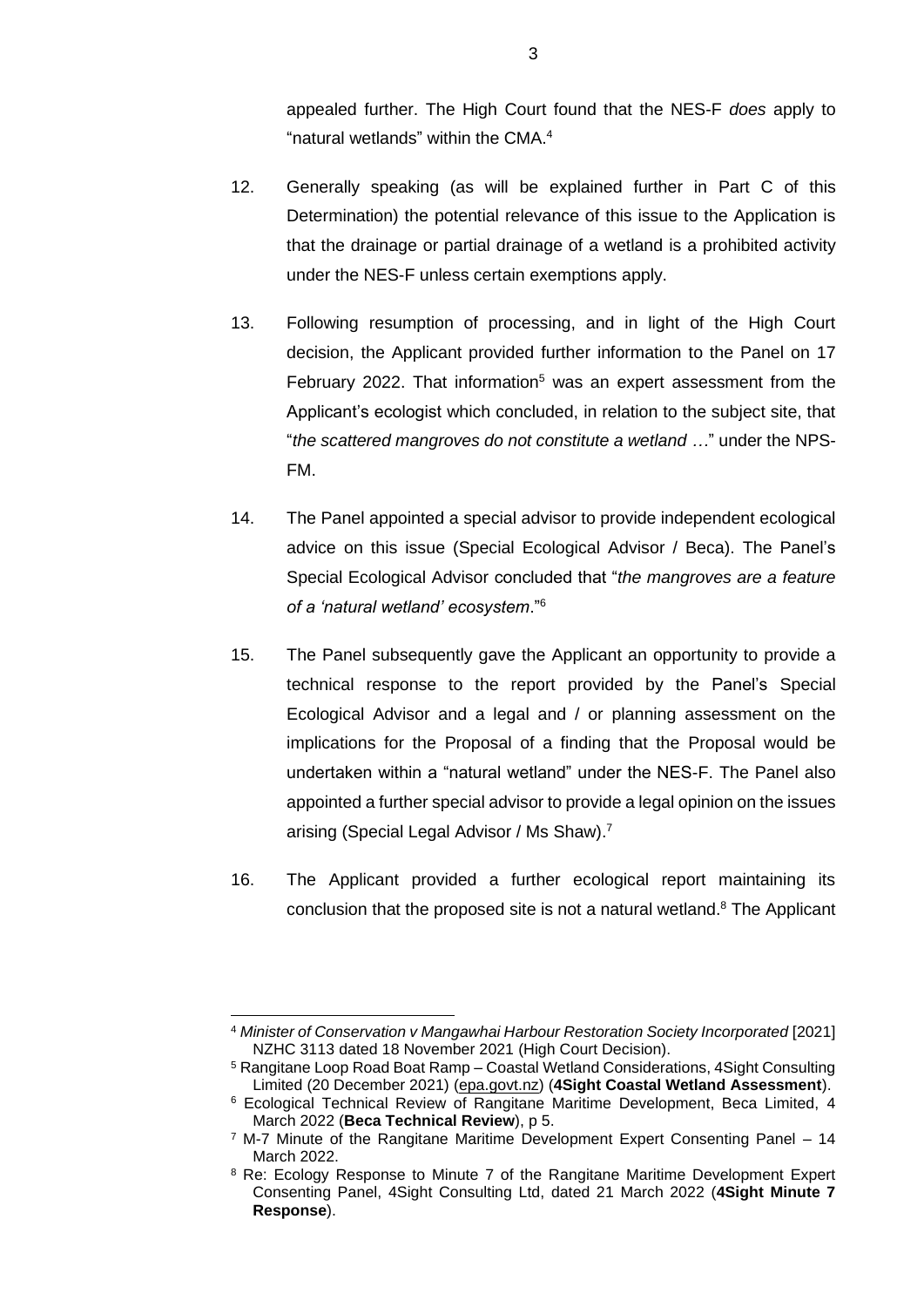also provided planning evidence $9$  and legal submissions.<sup>10</sup> Both the planning and legal assessments support the view that the Proposal is for "*regionally significant infrastructure*" (RSI) and therefore, even if the subject site forms part of a natural wetland, the exemption for RSI under the NES-F applies and therefore the Proposal does not involve a prohibited activity.

- 17. To properly inform its decision making, the Panel sought a supplementary report from its Special Ecological Advisor providing any further information of a site specific nature observed during the site visit that is considered relevant to the conclusion that "*the individual mangroves proposed to be removed form part of the coastal wetland mosaic at this location*."<sup>11</sup> That report was provided, and maintained the original conclusion.<sup>12</sup>
- 18. On 1 April 2022 the Panel received a response to the supplementary ecological report from the Applicant's ecologist.<sup>13</sup> That report disagreed with various conclusions in the supplementary report from the Panel's Special Ecological Advisor.
- 19. On 2 April 2022 the Panel received advice from its Special Legal Advisor that, if the site is part of a "natural wetland", the earthworks (including reclamation) activities would be a prohibited activity for which the Panel cannot grant consent.<sup>14</sup>
- 20. On 6 April 2022 the Panel received a response from the Applicant's legal counsel in relation to the advice from the Panel's Special Legal Advisor.<sup>15</sup>

<sup>9</sup> Statement of Evidence of Deanne Marie Rogers on behalf of Far North Holdings Limited and Far North District Council in Response to Minute 7 of the Rangitane Maritime Development Expert Consenting Panel, dated 21 March 2022 (**Rogers' Evidence**).

<sup>10</sup> Legal Submissions on behalf of Far North Holdings Limited and Far North District Council in Response to Minute 7 of the Rangitane Maritime Development Expert Consenting Panel, dated 21 March 2022 (**Brabant Minute 7 Response**).

<sup>11</sup> M-8 Minute of the Rangitane Maritime Development Expert Consenting Panel – 25 March 2022.

<sup>&</sup>lt;sup>12</sup> Supplementary Report - Constituents of a Coastal Wetland Ecosystem, Beca Limited, 30 March 2022 (**Beca Supplementary Report**).

<sup>&</sup>lt;sup>13</sup> Re: Ecology Response to Minute 8 of the Rangitane Maritime Development Expert Consenting Panel, 4Sight Consulting Limited, dated 1 April 2022 (**4Sight Minute 8 Response**).

<sup>14</sup> Legal opinion from Sarah Shaw, Barrister, on the Rangitane Maritime Development, dated 2 April 2022.

<sup>&</sup>lt;sup>15</sup> Response to Ms Shaw's Legal Advice to the Rangitane Maritime Development Expert Consenting Panel on the Rangitane Maritime Development under the Covid-19 Recovery (Fast-Track Consenting) Act 2020, from Jeremy Brabant, Barrister, dated 6 April 2022.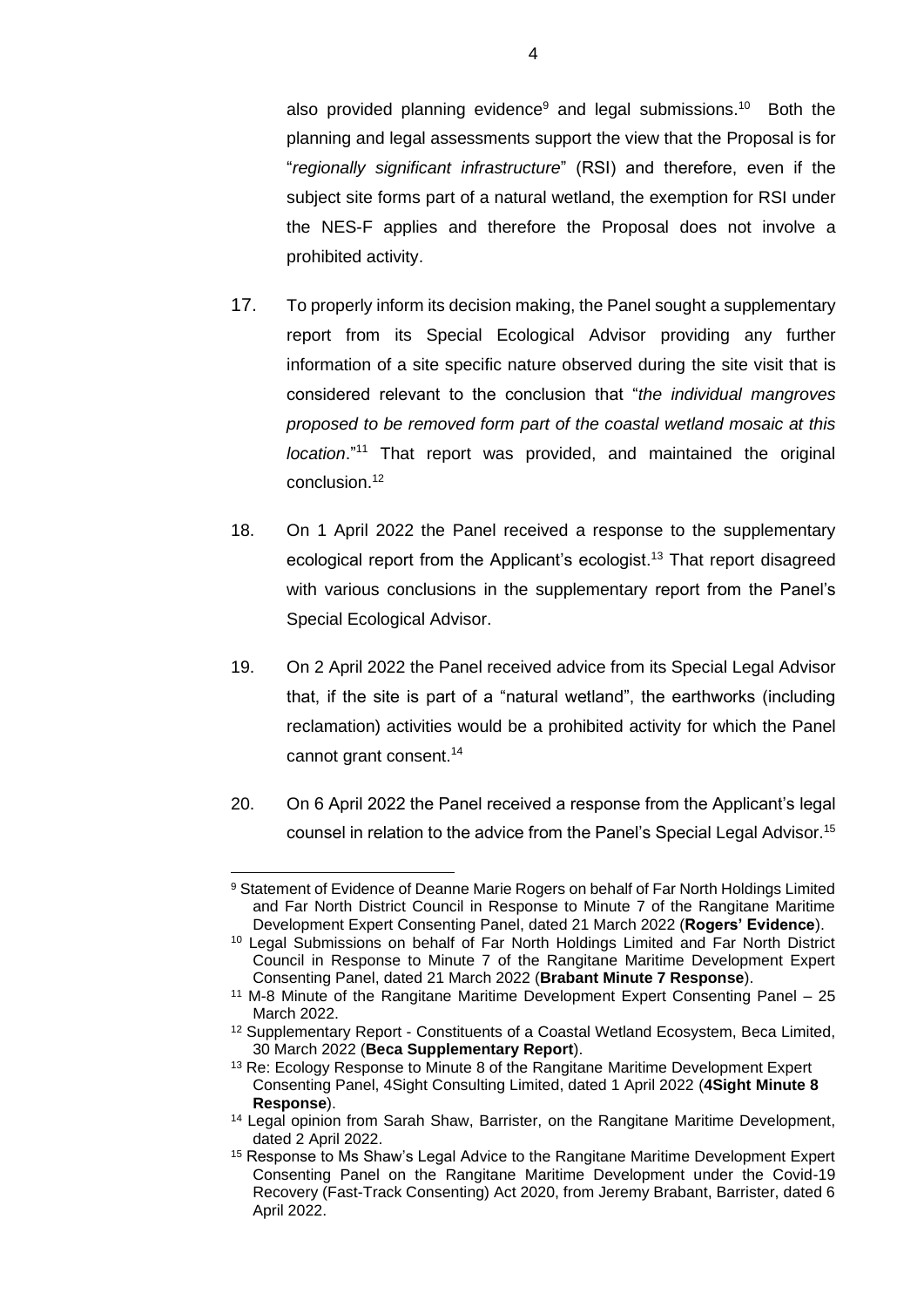Although this response had not been sought by the Panel (as acknowledged in the response) the Panel resolved to receive it and that response has been considered by the Panel.

## **PART C- REASONS**

- 21. There are four key issues requiring consideration by the Panel in order to determine whether the Proposal includes or relates to a prohibited activity and if so whether the Application can be determined by the Panel. They are:
	- (a) Whether the subject site forms part of a "natural wetland" as defined under the NES-F;
	- (b) If so, whether any activities forming part of the Proposal would (but for the application of an exemption) trigger a Prohibited Activity status under the NES-F;
	- (c) If so, whether any of the exemptions to the Prohibited Activity status under the NES-F apply such that the activity would have a different status; and
	- (d) What are the implications for the Application if the Proposal is found to include or relate to a Prohibited Activity.

#### **Does the site form part of a "natural wetland"?**

22. "Natural wetland" is defined in the NPS-FM as follows:

natural wetland means a wetland (as defined in the Act) that is not:

- a wetland constructed by artificial means (unless it was constructed to offset  $(a)$ impacts on, or restore, an existing or former natural wetland); or
- $(b)$ a geothermal wetland; or
- any area of improved pasture that, at the commencement date, is dominated by  $(c)$ (that is more than 50% of) exotic pasture species and is subject to temporary rainderived water pooling
- 23. We agree with Mr Brabant that "the Act" refers to the RMA and that none of the exemptions in (a)-(c) apply. Accordingly, the interpretation exercise must default to the definition of "wetland" provided for in the RMA.
- 24. Section 2 of the RMA defines "Wetland" as follows: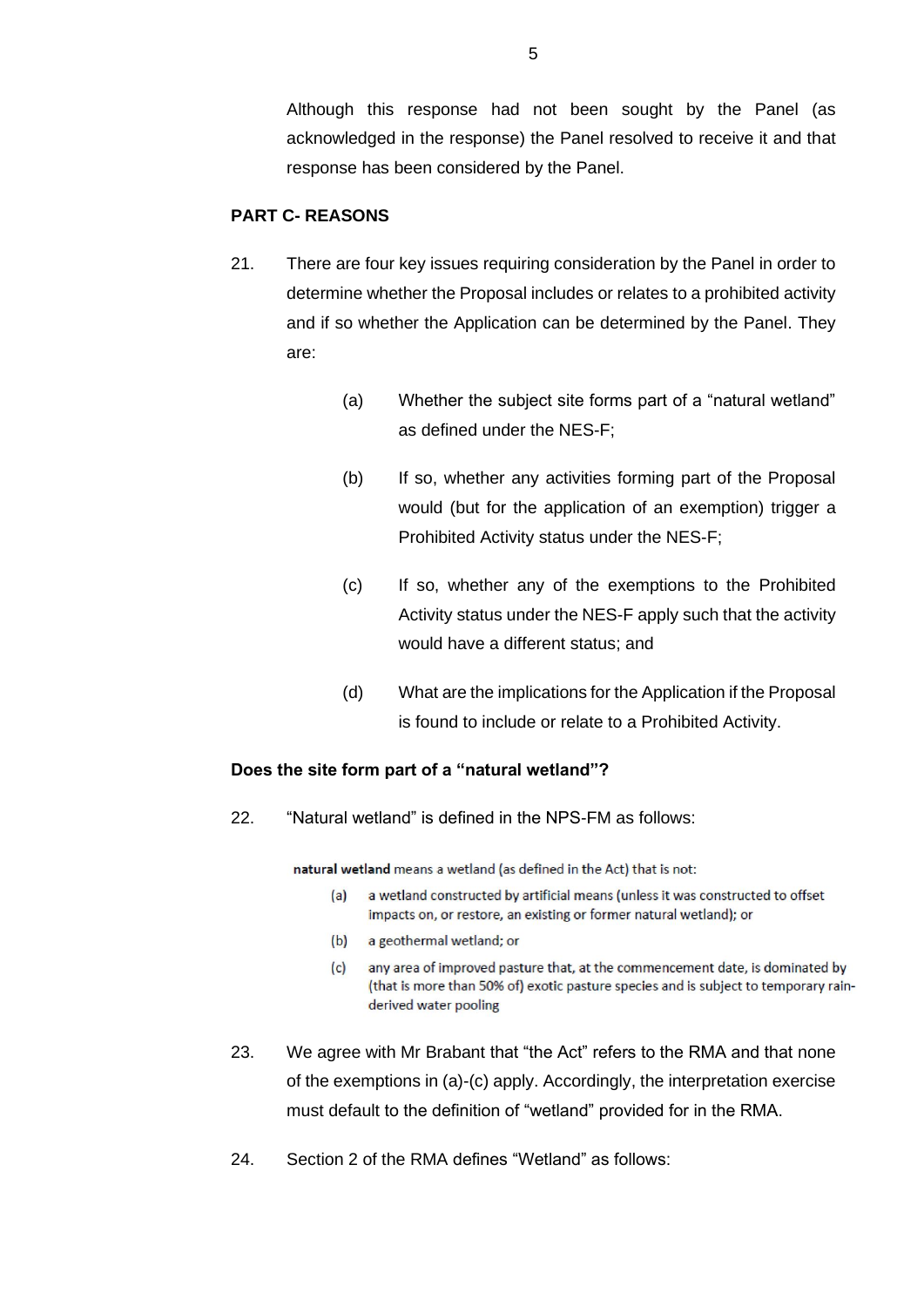**wetland** includes permanently or intermittently wet areas, shallow water, and land water margins that support a natural ecosystem of plants and animals that are adapted to wet conditions.

- 25. We agree with Mr Brabant that the RMA definition is broad, non-exclusive, and relies on (in addition to hydrological features) the presence of a natural ecosystem of plants and animals that are adapted to wet conditions.
- 26. We also agree that there is High Court authority that the NES-F applies to the coastal marine area<sup>16</sup> and that whether a particular site constitutes a "natural wetland" by reference to the NES-F requires an evidential assessment.
- 27. We have reviewed all of the expert ecological evidence provided to the Panel, referred to in Part B of this Determination. Following careful consideration, we have concluded, based on that evidence, that the site does form part of a natural wetland as defined under the NES-F. In summary, our key observations and findings on this issue are:
	- 27.1 Both ecologists acknowledge the definition of "natural wetland" is very broad. Both confirm there are plants (mangroves) and animals present. <sup>17</sup> Therefore, at face value, the site would meet the definition (being an intermittently wet area that supports a natural ecosystem of plants and animals adapted to wet conditions).
	- 27.2 Both agree that the wetland delineation protocol (**Protocol**) <sup>18</sup> is not particularly useful for identifying coastal wetlands.<sup>19</sup>
	- 27.3 Despite that reservation, the 4Sight analysis focuses on the vegetation coverage aspects of the Protocol and argues that the scarcity of mangroves present on the site suggests "opportunistic" establishment therefore the site is not a natural wetland.<sup>20</sup>
	- 27.4 Given the reservation about the usefulness of the Protocol as a tool for identifying coastal wetlands, Beca looks to alternative

<sup>16</sup> *Minister of Conservation v Mangawhai Harbour Restoration Society Incorporated* [2021] NZHC 3113 dated 18 November 2021.

<sup>17</sup> Beca Supplementary Report, p 2 and 4Sight Coastal Wetland Assessment, p 2.

<sup>18</sup> *Wetland Delineation Protocols* (Ministry for the Environment, ME 1515, August 2020).

<sup>19</sup> Beca Supplementary Report, p 2 and 4Sight Coastal Wetland Assessment, p 2.

<sup>20</sup> 4Sight Coastal Wetland Assessment p3.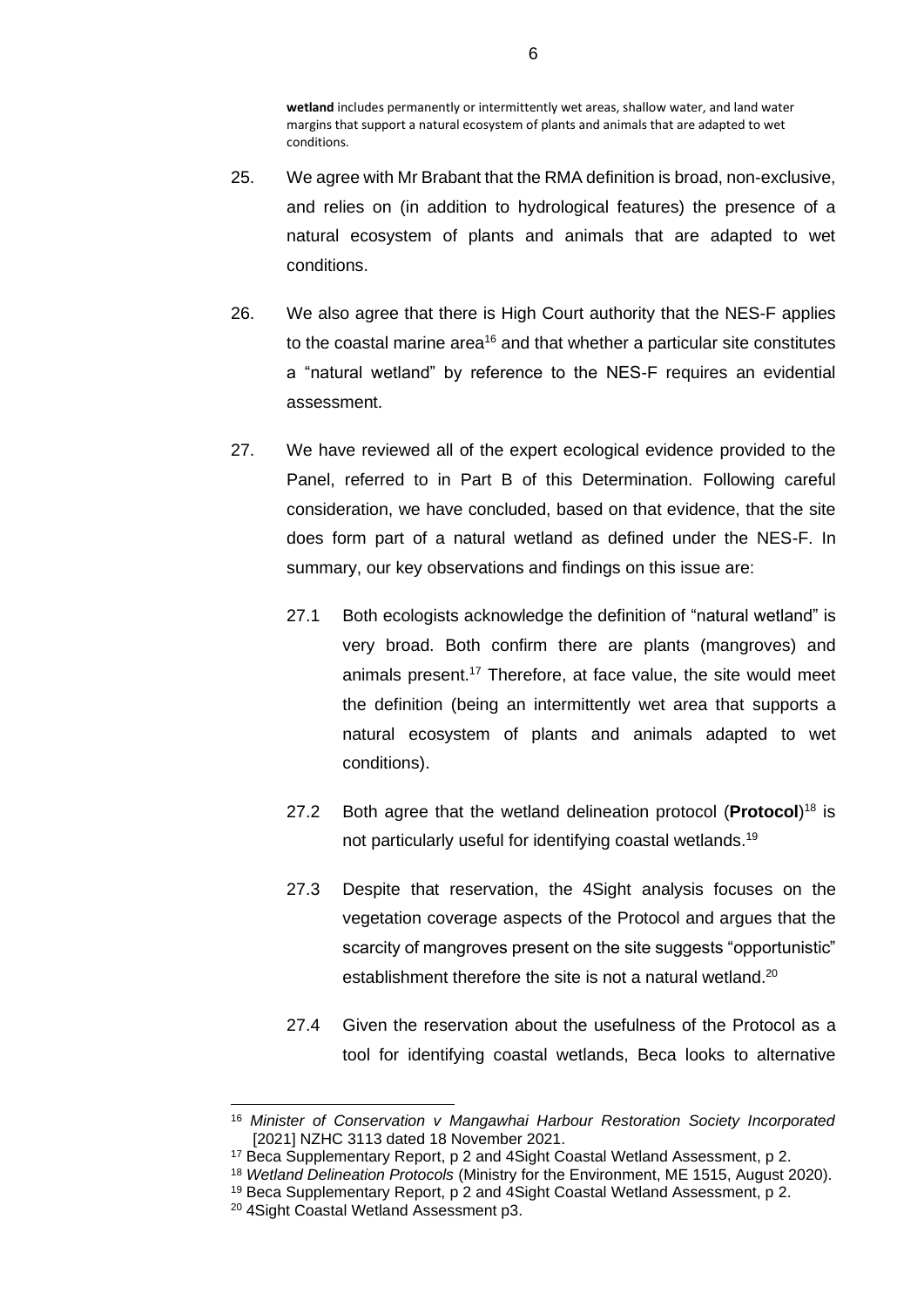literature and refers to definitions which are specific to coastal wetlands, which include mudflats (i.e. an area not dominated by vegetation) and "*mangroves interspersed with mudflats*" <sup>21</sup> such as the subject site.

- 27.5 In response to 4Sight's focus on the site alone, rather than the broader context, and its conclusion that the mangroves which have established on the site are "opportunistic," Beca explains the need to look at the wider ecological context and "ecosystem trajectory" (i.e. what has formed it). Beca observes that 4Sight's opportunistic conclusion does not align well with 4Sight's earlier report (provided with the AEE), which noted the low energy depositional environment at the site and the expanding saltmarsh and mangrove scrub within the broader inlet. Beca observes that mangroves are unlikely to be abundant at the site because it is less sheltered but observes evidence of seedlings establishing at the site.<sup>22</sup>
- 27.6 Beca's contextual assessment concludes that the site is part of a coastal wetland mosaic which the mangroves are a feature of. 23
- 27.7 In our view a holistic and contextual approach to the ecological assessment of the site is the correct approach, and is consistent with our understanding of ecosystems and with the definition of "natural wetland".
- 27.8 We observe that the 4Sight response to the Beca assessments does not suggest the Beca approach is unsound but rather that it is "too conservative". 4Sight is critical of two aspects, neither of which we consider are determinative of Beca's ultimate conclusion, specifically Beca's reference to:
	- (a) The wider Kerikeri Inlet as relevant context; and
	- (b) The "future state" of the environment.
- 27.9 Beca's supplementary report addresses the context issue, clarifying that Beca is not saying that the Inlet is the appropriate

7

<sup>21</sup> Beca Technical Review p 3.

<sup>22</sup> Beca Technical Review p 5.

<sup>23</sup> Beca Technical Review p 5.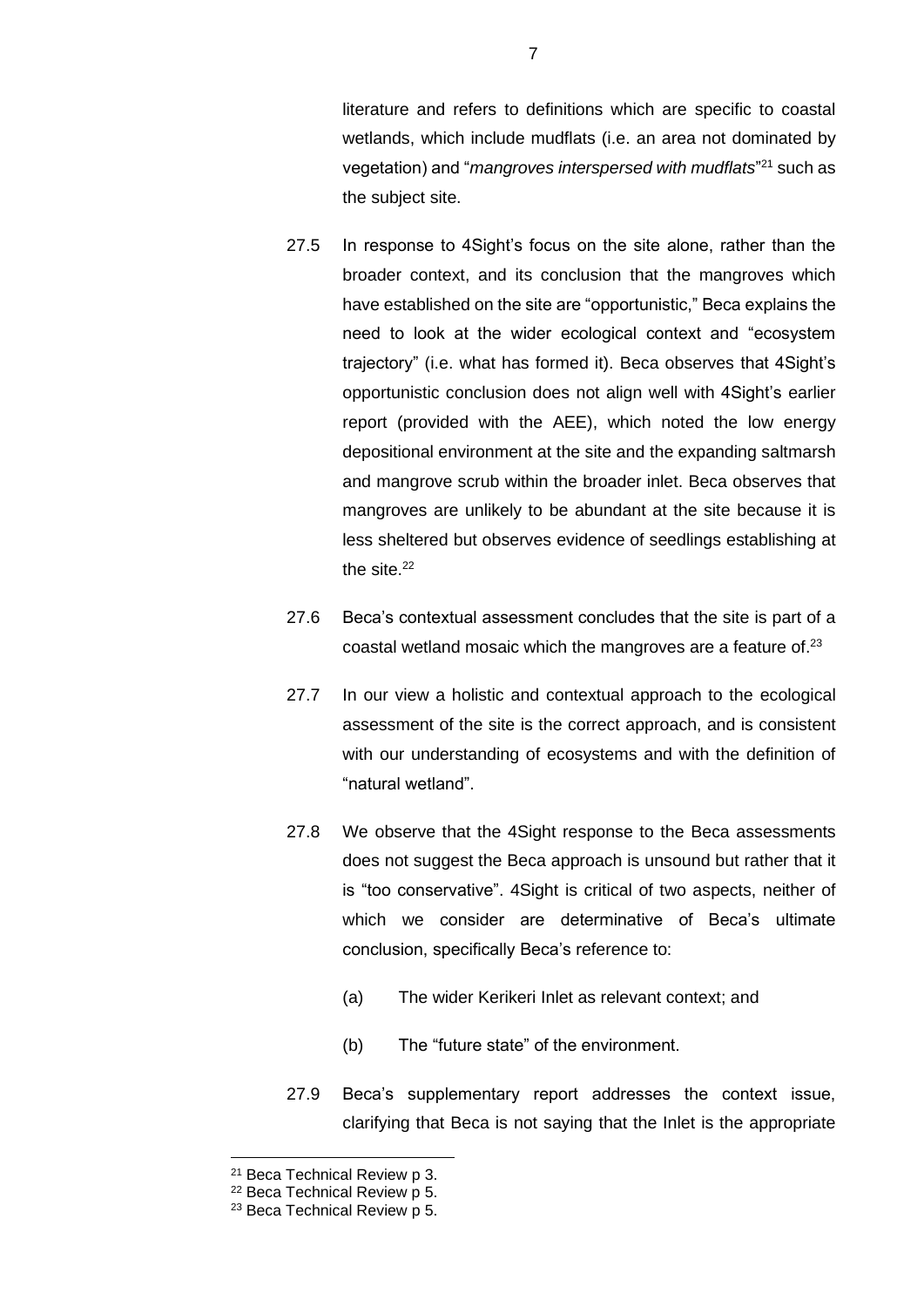scale at which to assess whether the site is a wetland. Rather it is relevant context together with the "*associated mosaic of wetland habitats*" within the wider inlet.

- 27.10 In relation to Beca's commentary on the "future state" of the environment, we consider that the 4Sight report misinterprets Beca on this issue. In our assessment Beca is not relying on what the site might become in the future in support of the conclusion that the site forms part of a natural wetland. Rather, Beca was explaining that a good understanding of coastal processes is useful in assessing whether there might be a more representative state in the future.
- 27.11 Ultimately Beca's conclusion that the site forms part of a natural wetland is based on two key observations:
	- (a) The site exhibits mudflat habitat with mangroves present, being a habitat type forming part of a coastal wetland as defined by the literature; and
	- (b) The site forms part of a "matrix" or "mosaic" of associated coastal wetland habitat.
- 27.12 4Sight did not provide a substantive response to these findings which would cause us to consider them unreliable. Rather, it opines that the Beca assessment is overly "conservative" and observes that a distance of 42 metres exists between the site and the "*nearest vegetation meeting the dominance test*". Given both ecologists agree that the Protocol is not useful for coastal wetland identification, we do not consider this observation useful.
- 27.13 Beca has not suggested that the separate parts of the mosaic need to be directly contiguous (otherwise they would presumably be a single wetland rather than a mosaic). We agree.
- 27.14 Overall, we agree with the assessment of the Panel's Special Ecological Advisor that the site forms part of a natural wetland as defined under the NPS-FM.
- 27.15 For completeness we record that we have not relied upon Auckland Council's "*Practice and Guidance note: Managing*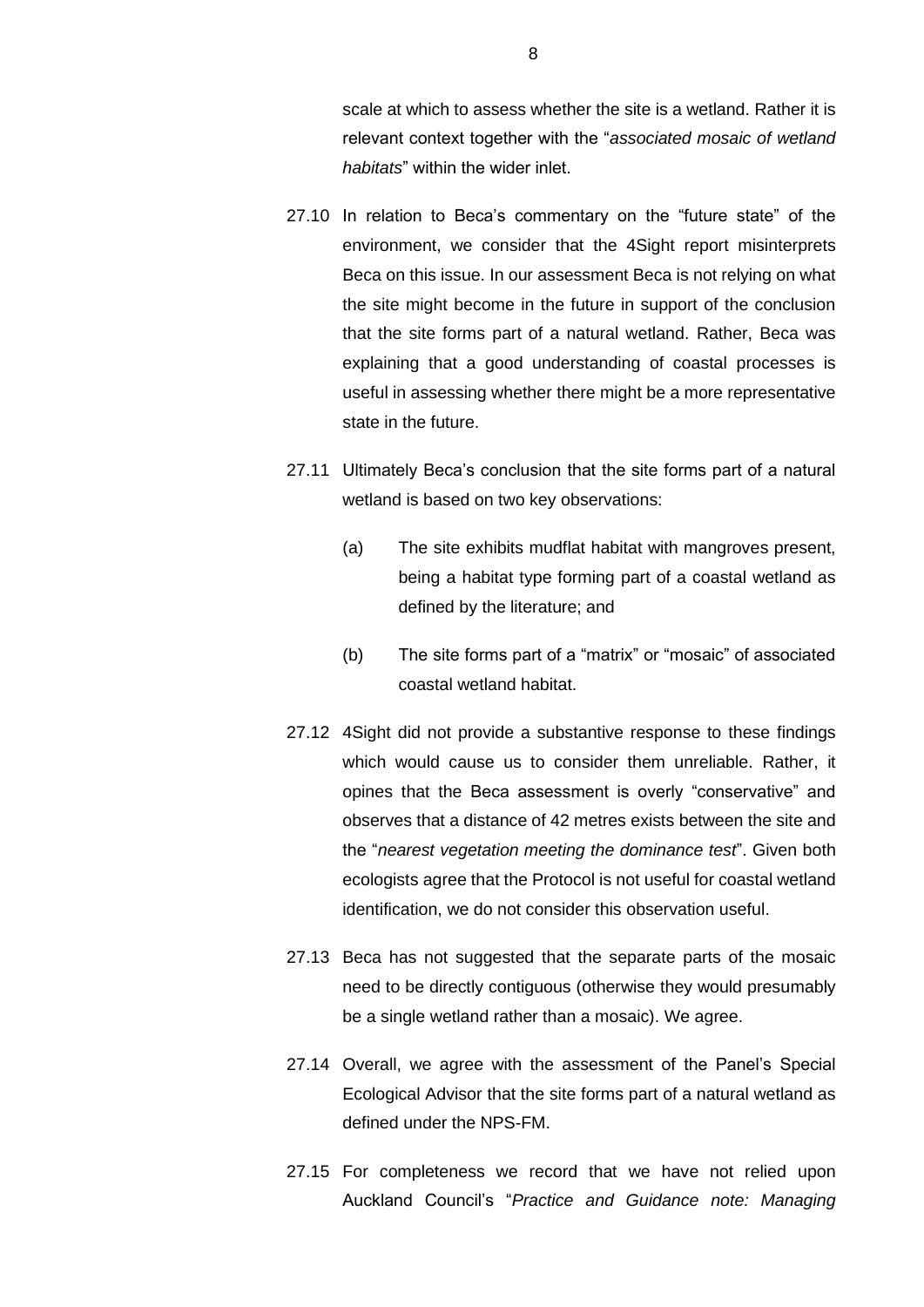*Natural Wetlands under the National Environmental* Standards for Freshwater Regulations 2020" referred to us by Ms Shaw.

### **Does the Proposal include any Prohibited Activities?**

- 28. It is accepted by the Applicant that, to enable construction, the Applicant must reclaim a section of the coastal marine area. Relevant to this interpretive exercise, the Proposal requires:
	- (a) The removal of 7 mangroves; and
	- (b) Reclamation of approximately  $7,400m^2$  of coastal marine area.<sup>24</sup>
- 29. Mr Brabant acknowledges that the proposed reclamation, if undertaken in a "natural wetland", would trigger a prohibited activity status by reference to regulation 53 of the NES-F.<sup>25</sup>

#### 53 **Prohibited activities**

- Earthworks within a natural wetland is a prohibited activity if it- $(1)$ 
	- results, or is likely to result, in the complete or partial drainage of all or  $(a)$ part of a natural wetland; and
	- $(b)$ does not have another status under any of regulations 38 to 51.
- The taking, use, damming, diversion, or discharge of water within a natural  $(2)$ wetland is a prohibited activity if it-
	- $(a)$ results, or is likely to result, in the complete or partial drainage of all or part of a natural wetland; and
	- does not have another status under any of regulations 38 to 51.  $(b)$
- 30. We agree with that conclusion, and the reasoning provided by Mr Brabant and generally endorsed by the Panel's Special Legal Advisor Ms Shaw.
- 31. It is therefore necessary to consider whether, pursuant to Regulation 53(1)(b), the earthworks have another activity status under any of regulations 38-51.
- 32. We agree with Mr Brabant that the only potentially relevant exemptions are found in:

<sup>24</sup> Brabant Minute 7 Response at [29].

<sup>25</sup> Brabant Minute 7 Response at [10].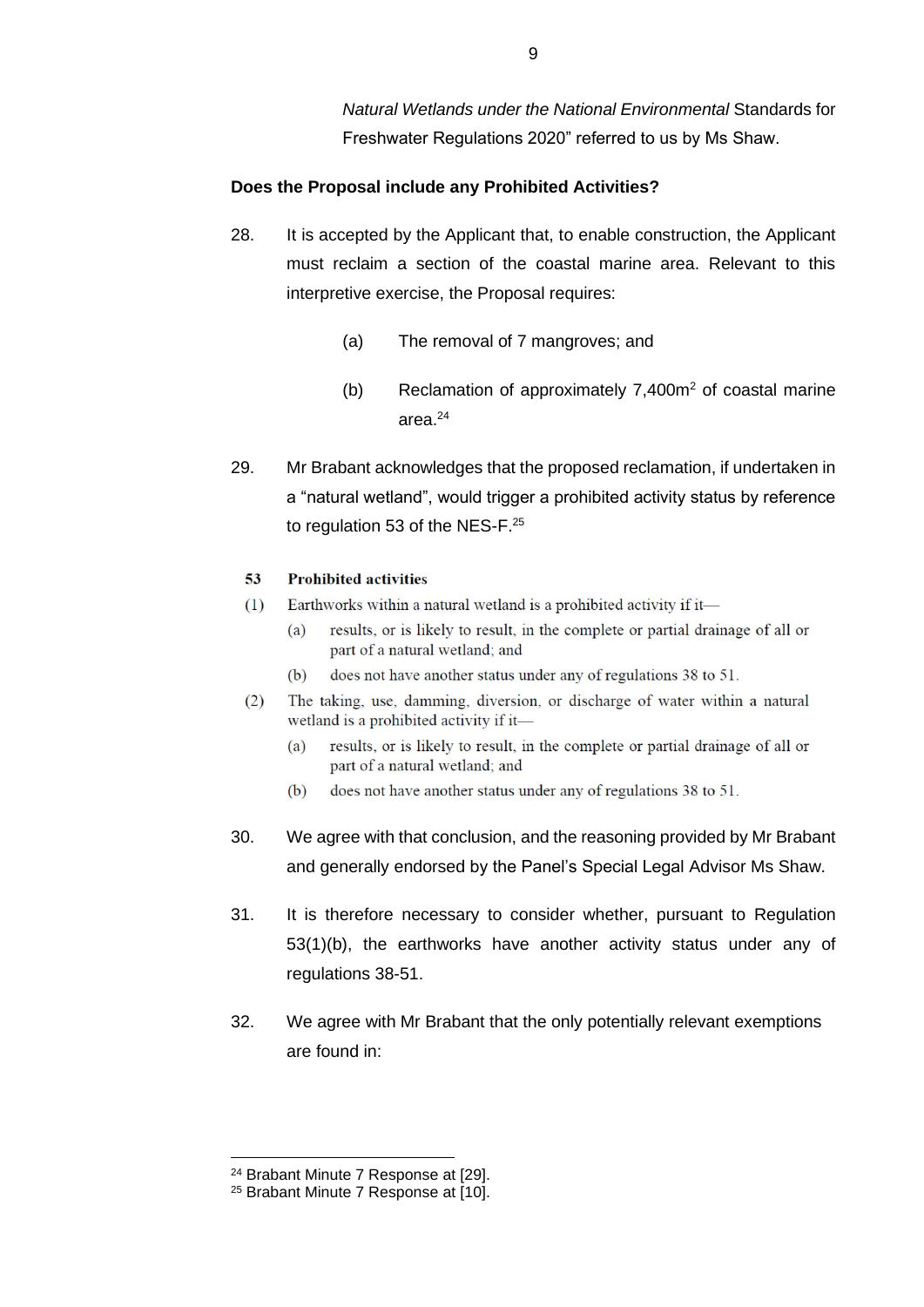- (a) Regulation 42 Construction of wetland utility structures; and / or
- (b) Regulation 45 Construction of specified infrastructure.
- 33. We start with Regulation 45(2), which requires an assessment of whether the earthworks to create the reclamation (which we have prima facie found to be a Prohibited Activity) are for the purpose of constructing "*specified infrastructure*".<sup>26</sup>

#### 45 **Discretionary activities**

- Vegetation clearance within, or within a 10 m setback from, a natural wetland  $(1)$ is a discretionary activity if it is for the purpose of constructing specified infrastructure.
- Earthworks or land disturbance within, or within a 10 m setback from, a natural  $(2)$ wetland is a discretionary activity if it is for the purpose of constructing specified infrastructure.
- 34. "*Specified Infrastructure*" is (relevantly) defined to mean "*regionally significant infrastructure identified as such in a regional policy statement or regional plan*". <sup>27</sup> [our emphasis]
- 35. This requires an assessment as to what Regionally Significant Infrastructure (RSI) is identified as being RSI within the Regional Policy Statement for Northland (RPS) or the Proposed Northland Regional Plan (PNRP). Given the PNRP repeats the RPS definition of RSI we focus on the RPS.
- 36. "*Regionally significant infrastructure*" is defined in the RPS glossary by cross-referencing Appendix 3 of the RPS for "*a list of identified regionally significant infrastructur*e."
- 37. On its face therefore the matters listed in Appendix 3 are the "identified list" of RSI and are therefore the "*Specified Infrastructure*" for the purpose of Regulation 45(2).

 $26$  For completeness we have also referenced regulation  $45(1)$  relating to vegetation clearance, although we do not need to assess this further given vegetation clearance does not amount to a prohibited activity (it is not provided for in regulation 53).

<sup>&</sup>lt;sup>27</sup> By reference to the National Policy Statement for Freshwater Management (NPS-FM) at clause 3.21(1)(b).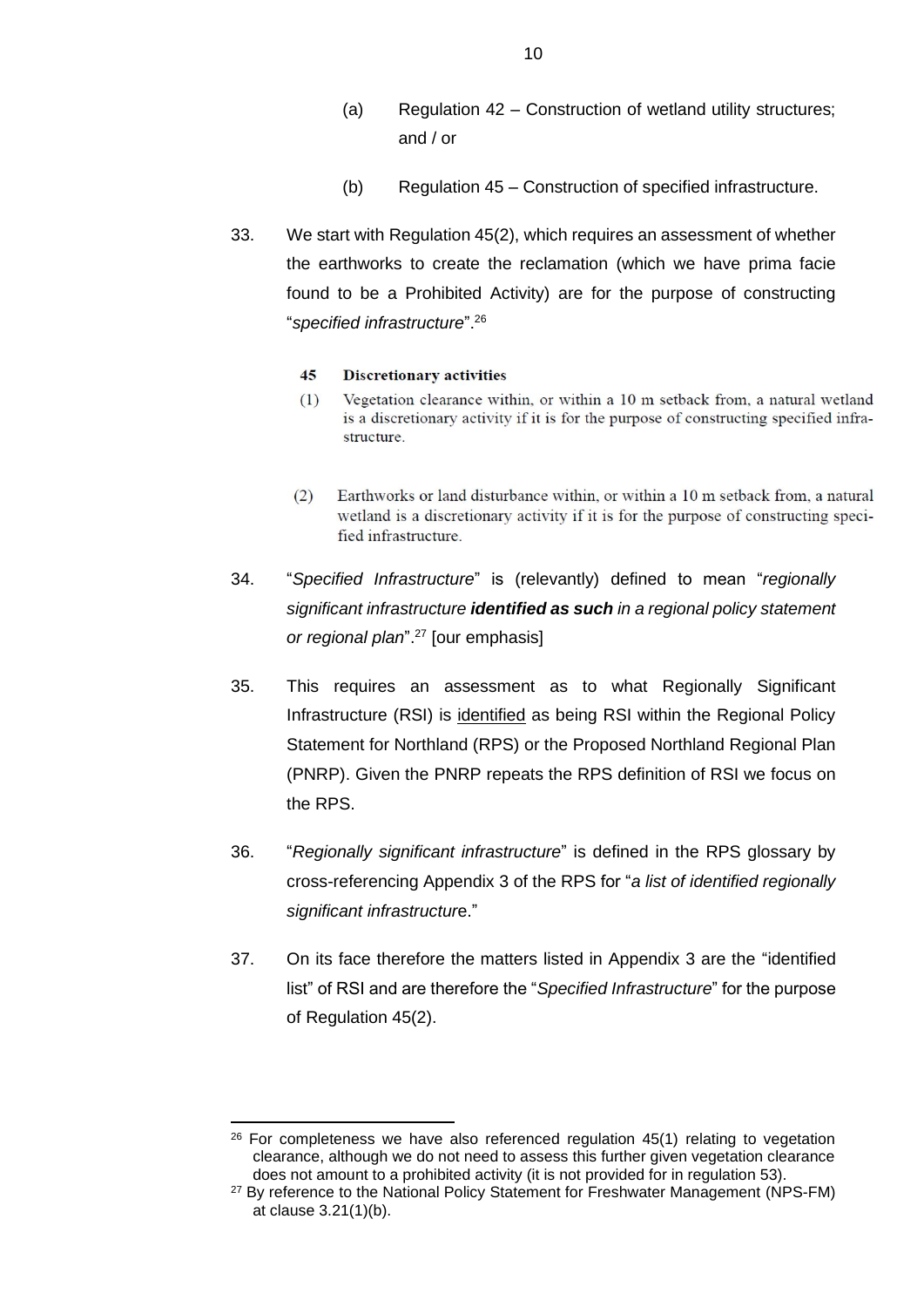- 38. The Rangitane Maritime Development (the subject Proposal) is not listed in Appendix 3. Mr Brabant also accepts that the listed activities "*do not provide for any significant recreational marine facility*."<sup>28</sup> Therefore, on a plain interpretation, the Proposal does not amount to Specified Infrastructure and the exemption from Prohibited Activity status in regulation 45(2) (by virtue of regulation 53(2)(b)) is not engaged.
- 39. However, we acknowledge Mr Brabant's argument (accepted by Ms Shaw) that the list in Appendix 3 is non-exhaustive due to the use of the word "includes". We must therefore consider whether the non-exhaustive approach allows for inclusion of other infrastructure (existing or proposed) which are neither specifically identified by name in the Appendix 3 list, nor included within any class of infrastructure listed in Appendix 3.
- 40. Mr Brabant submits that, if a non-listed proposal is assessed on the evidence to be of regional significance, when viewed in the context of the relevant regional policies, then there is an opportunity for it to be included in the definition of RSI under the RPS and PNRP. He relies on the planning evidence of Ms Rogers on behalf of the Applicant to conclude that the Proposal has "*significant regional benefits to Northland*" and should therefore be included in the non-exclusive list of RSI "identified" in the RPS. $^{29}$
- 41. We have two significant reservations about this submission:
	- (a) Ms Rogers relies on "*a network of … boat launching facilities around the Bay of Islands*." While in her view the proposed facility at Rangitane would make a "*significant contribution*" to the existing boat ramp network, she accepts that only when viewed "collectively" with the existing network would the proposal meet the regional significance test; 30
	- (b) Despite there being an "identified" (listed) category for "*significant social and community facilities*" in Appendix 3 of the RPS, with a list of particular facilities or facility types

<sup>28</sup> Brabant Minute 7 Response at [110 c] and [110e].

<sup>29</sup> Brabant Minute 7 Response at [111 h].

<sup>&</sup>lt;sup>30</sup> Rogers' Evidence at [70] to [75].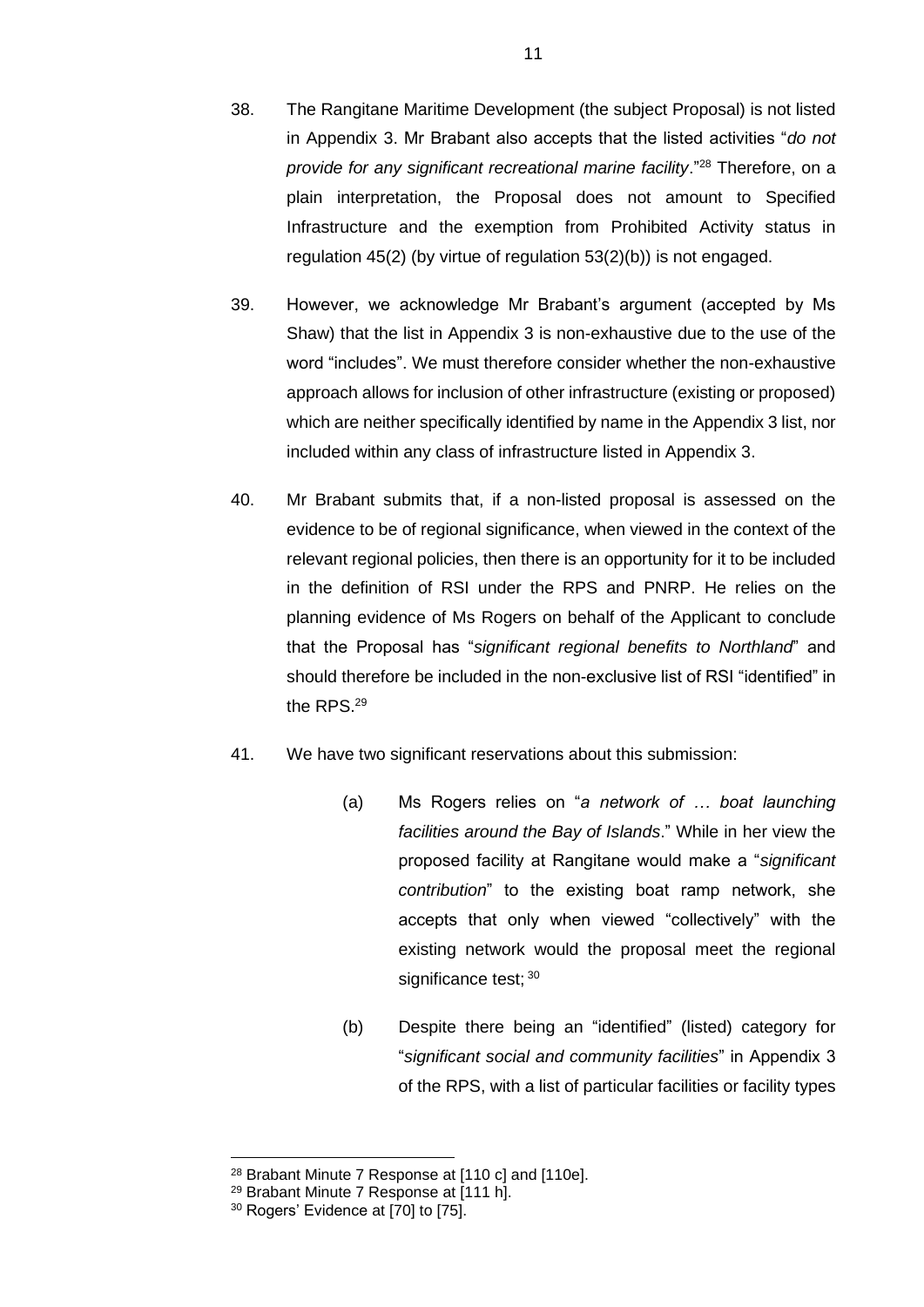falling within that category, there is no reference to the network of boat launching facilities within that category.

- 42. Ultimately, we agree with Ms Shaw that, in order to be "identified" in the RPS or PNRP for the purposes of being "*specified infrastructure*", and particularly given the RPS definition itself refers to a list of "identified" activities, then the relevant class of infrastructure (in this case the network of boat launching facilities) must be expressly included within the listed categories.
- 43. Putting to one side whether the evidence establishes that the Proposal has significance to the Region, in our view as a matter of interpretation it cannot be correct that any proposal involving infrastructure occurring in any part of the Region, despite not being either expressly referred to by name or by class in the RPS or PNRP, would (by definition) be "identified" in the RPS / PRCEP as being RSI.
- 44. Although not binding on us, we agree with Ms Shaw that the decision relating to the Kopū Marine Precinct<sup>31</sup> is distinguishable because in that case neither the RPS definition, nor any supporting policies, refer to a list of "identified" infrastructure nor require recognition of activities "identified" in such a list. $32$
- 45. Given our finding that Regulation 45 is not engaged and therefore the activity status of the proposed reclamation is Prohibited (because Regulation 53(2)(b) doesn't apply), and given Mr Brabant's acknowledgement that the Proposal is being progressed as a package,  $33$ it is not necessary to consider whether we agree with Mr Brabant that Regulation 42 (relating to "*wetland facility structures*") is partially engaged in relation to the Proposal.

#### **Implications**

46. We agree with Mr Brabant's assessment that "*the implication of regulation 53 is that as a matter of law the Applicant would be prevented from* 

<sup>31</sup> Record of Decision of the Expert Consenting Panel on the Kopū Marine Precinct dated 9 March 2022.

<sup>32</sup> In this case Policy 5.3.1 provides that "*The regional and district councils shall recognise the activities identified in Appendix 3 of this document as being regionally significant infrastructure."*

<sup>33</sup> Brabant Minute 7 Response at [92].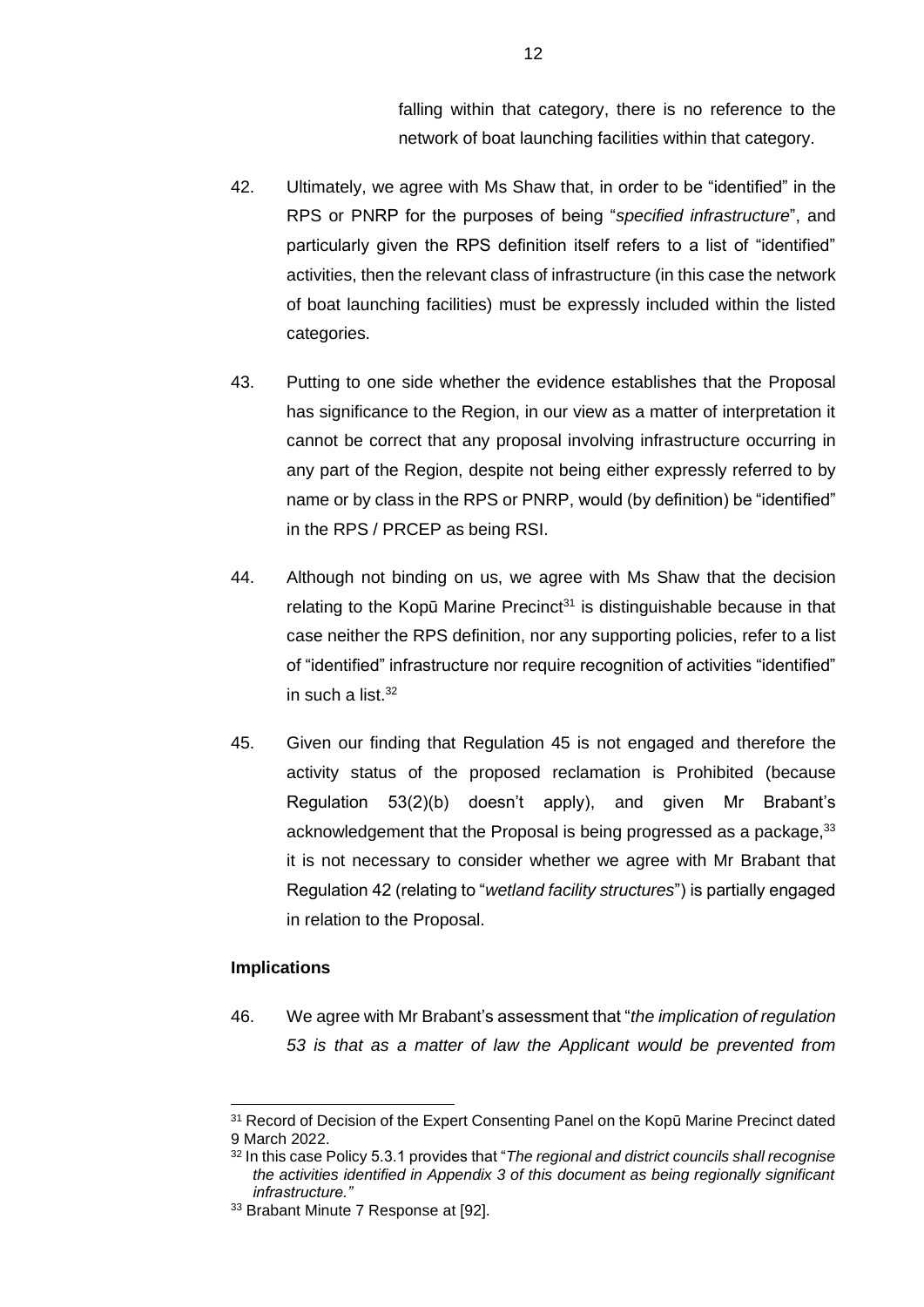*lodging, and the Panel prevented from determining, an application for resource consent under the NES-F to undertake the required reclamation works*." 34

- 47. Like Ms Shaw, we acknowledge the severity of this finding for the Proposal and acknowledge the significant efforts of the Applicant and its advisors in pursuing the Application to this point. However, we must apply the law as we find it.
- 48. Given we have found that the proposed reclamation would involve earthworks resulting in drainage of a natural wetland, and given we have not found that the proposal is "specified infrastructure" under the NES-F (being regulations under the RMA), we find that the Panel is precluded pursuant to clause 2(4) of Schedule 6 of the FTA from reaching a final determination on the merits of the Application pursuant to clause 37 of Schedule 6.
- 49. We observe that clause 2(4) provides that consent applications must not be lodged with the EPA nor determined by a panel if they relate to an activity that:
	- (a) is classified as a prohibited activity … in regulations made under the Resource Management Act 1991 (including any national environmental standard); **and** [our emphasis]
	- (b) is to occur within a customary marine title area, unless agreed in writing with the appropriate customary marine title group.
- 50. We have concluded that the reference to "and" is a drafting error, and should be interpreted as "or". If the provisions in (a) and (b) were intended to be read conjunctively, a panel could still determine an application which contained a prohibited activity where it didn't also occur within a CMT area, as in this case.
- 51. Such an interpretation would be contrary to s18(3)(a) of the FTA, which provides that a project is ineligible to be referred to an expert consenting

<sup>34</sup> Brabant Minute 7 Response at [10(a)(ii)].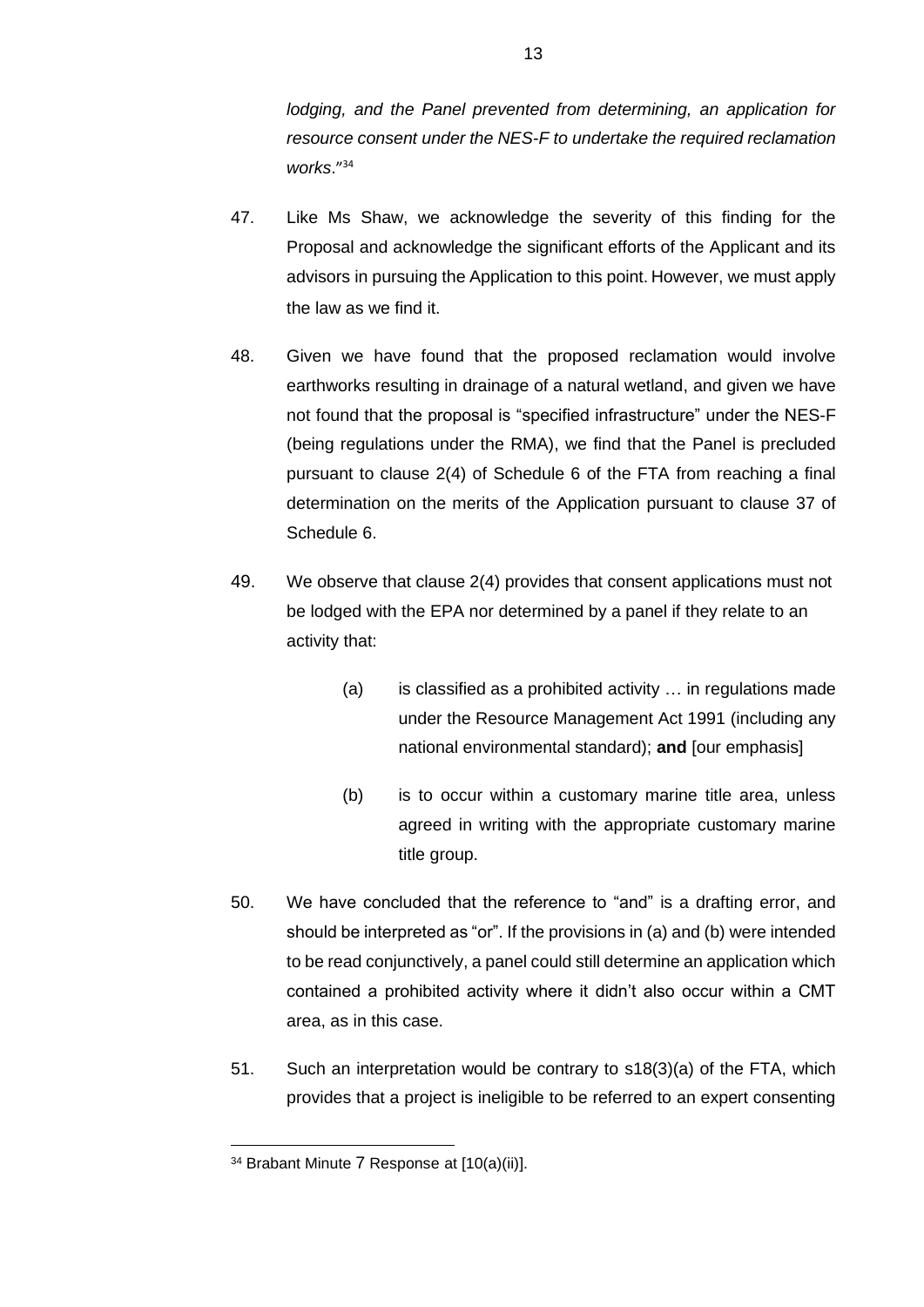panel if it includes "*an activity that is described as a prohibited activity in the Resource Management Act 1991, regulations made under that Act (including a national environmental standard), or a plan or proposed plan*".

- 52. It would also be inconsistent with the scheme of the FTA, and particularly s12, which contemplates that, while the process for determining consent applications will be that prescribed under the FTA, any consent which is granted is effectively a "deemed consent" under the RMA. Given the RMA precludes the grant of consent for a prohibited activity (s87A(6)), we consider this supports our conclusion (which Mr Brabant accepts) that we cannot determine the Proposal if it contains a prohibited activity. This is also recognised in clause 31(7) of Schedule 6 to the FTA, which only provides for a panel to grant consent on the basis that the activity concerned is a controlled, restricted discretionary, discretionary, or non complying activity, regardless of what type of activity the application was expressed to be for, but does not provide for the granting of a prohibited activity.
- 53. Even if we are wrong in this conclusion, we observe that, had we proceeded to determine the Application on its merits pursuant to clause 37 of Schedule 6, we could not grant consent to the prohibited reclamation activity.

# **PART D – DETERMINATION**

- 54. We find that the proposed reclamation would involve earthworks resulting in drainage of a "natural wetland" as defined under the NES-F;
- 55. We find that the proposed earthworks are not for the purpose of constructing "*specified infrastructure*" pursuant to regulation 45 of the NES-F;
- 56. We therefore find that the proposed earthworks are a Prohibited Activity under Regulation 53(1)(a) of the NES-F;
- 57. Accordingly, we find that the Panel is precluded, pursuant to clause 2(4) of Schedule 6 to the FTA, from reaching a final determination on the merits of the Application;
- 58. This is a jurisdictional determination and is not a determination on the merits of the Application pursuant to clause 37 of Schedule 6 to the FTA.